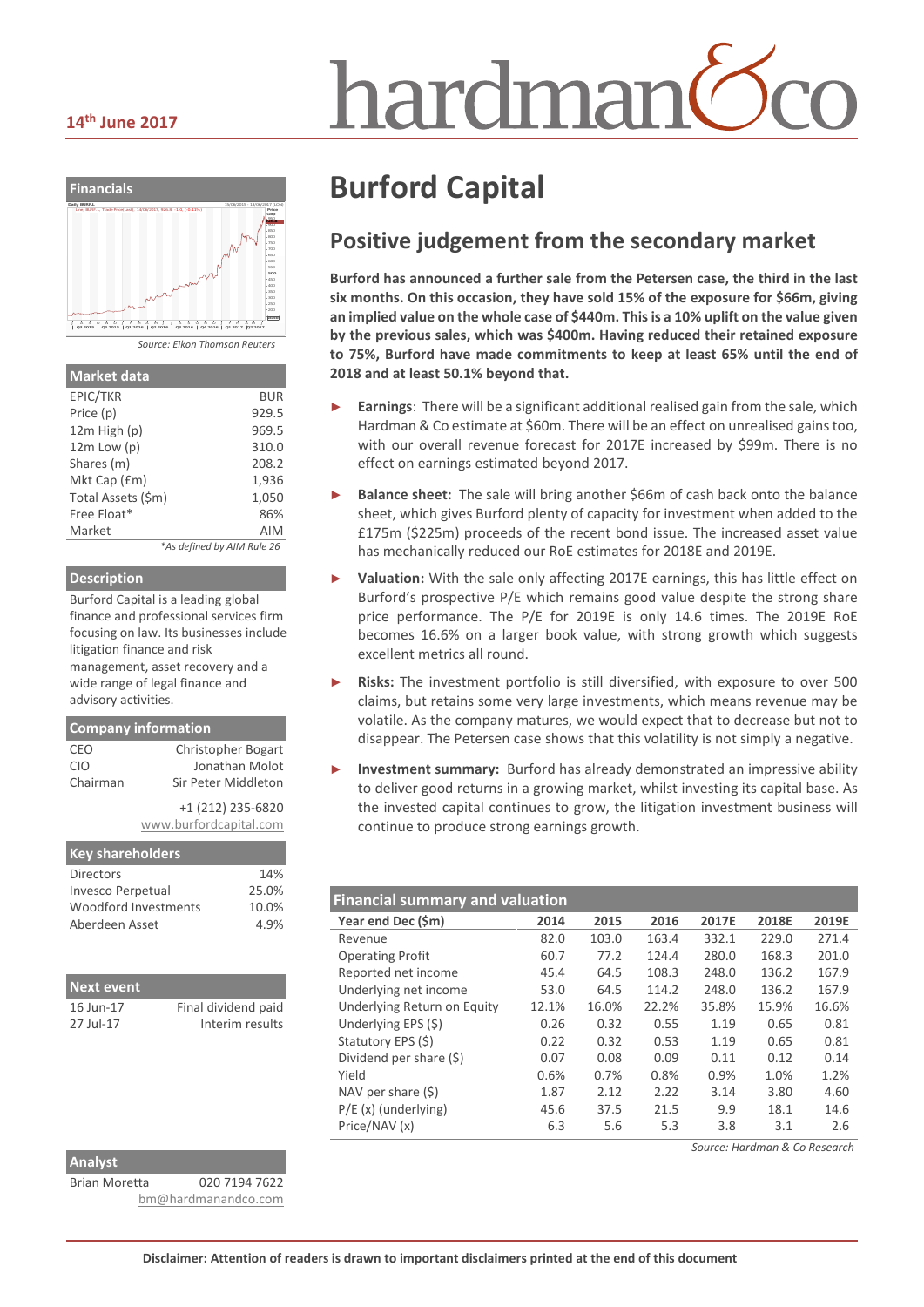## **Burford Capital**





#### **Interest Cover**



#### **Eps and dividend**



- Long term growth depends on pace of investment and conclusions
- ► Accelerated investment in 2016 will boost 2017 and 2018 revenue
- 2017 figures boosted by sales from Petersen case
- GKC acquisition adds revenue from 2017 onwards

- No debt prior to 2014
- ► Retail bond issues in 2014, 2016 and 2017
- \$43.75m loan note issued for GKC acquisition now redeemed
- 2014 issue was mid-year so only partial accrual of coupon

- 2017 results boosted by sales from Petersen case
- Full effect of large single \$100m investment coming through properly in late 2016 and into 2017
- Some large single claims may introduce volatility in the future

*Source: Company data; Hardman & Co Research*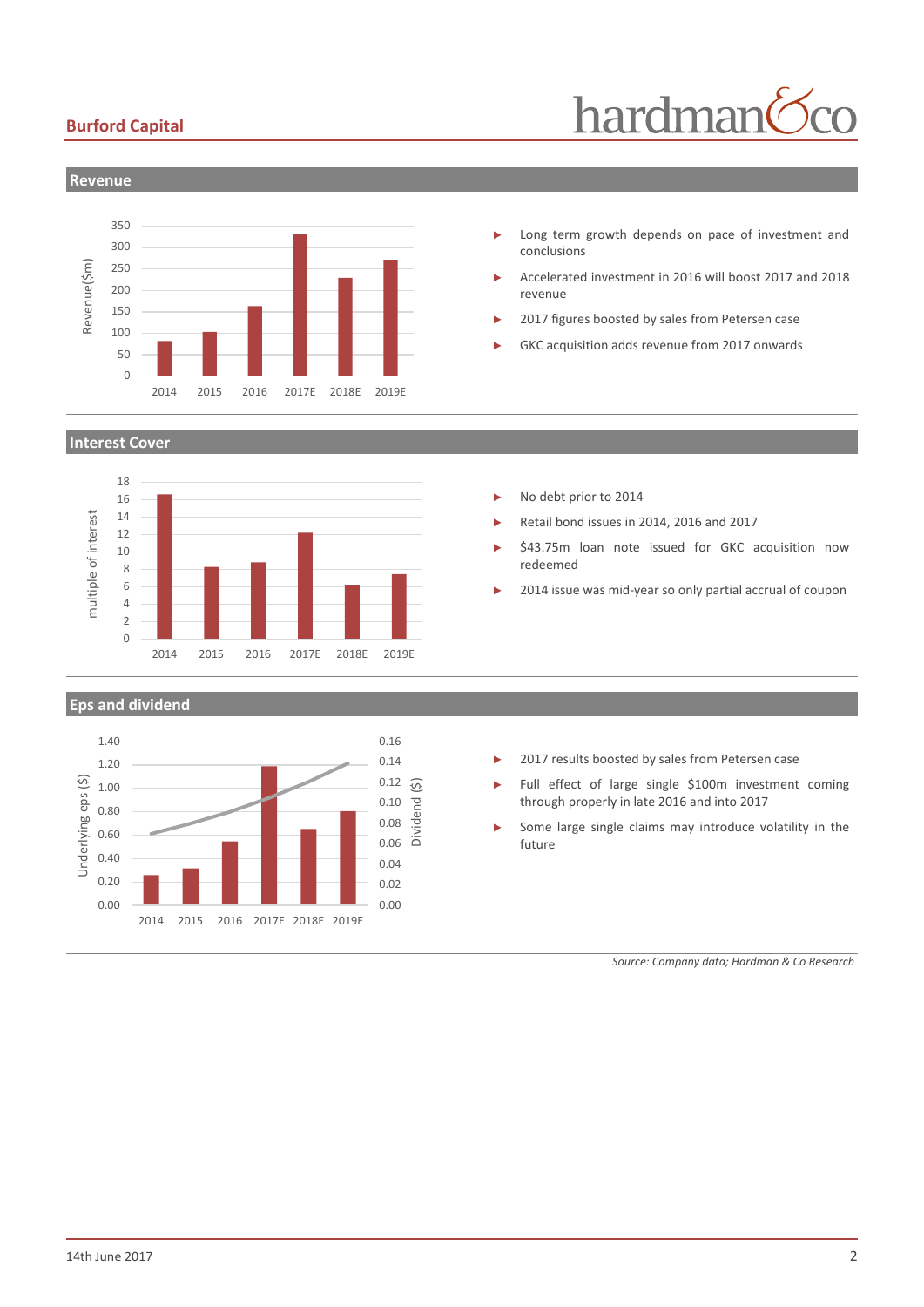## **Effect of transaction**

We have discussed the Petersen case in detail in our notes of 27 January 2017 and 20 March 2017. Readers who are not familiar with the case's history are encouraged to read those for fuller information.

It is worth reiterating a couple of points for investors:

- Burford do not disclose the valuation of any individual investments. We do not know what the valuation of the Petersen case was in the year end results, so we can only estimate the gains on these transactions.
- We don't know how much of the valuation uplift Burford will incorporate into its unrealised gains. Previously it has indicated that the sales were insufficient to justify using the transaction price as the value for the whole investment. In particular, it has stated and repeats in this announcement, that it has not consulted its auditors yet.

This is Burford's third sale, and the largest yet, for the Petersen case. In the previous transactions, it sold 10% of its exposure, and has sold an additional 15%, leaving a 75% retention. The implied valuation based on the latest transaction is \$440m.

For our previous 2017E figures Hardman & Co assumed a prior (year end) valuation of \$40m, giving an estimated realised gain of \$36m. We assumed an unrealised gain of the same amount as a 10% move towards the implied valuation.

If we use the same base valuation, that suggests an additional realised gain of \$60m for the latest transaction.

Burford's disclosure policy is well justified, but means that estimating the unrealised gain is, to an analyst's frustration, little more than an exercise in educated guesswork. We can justify any figure up to \$300m, but Burford management has historically been quite conservative. As they had sold 10% previously, we assumed a movement of 10% towards the valuation. As the sale level is now 25%, we'll do the same, implying a total estimated unrealised gain of \$75m, or an increase of \$39m. (Investors should note that some of the previously assumed unrealised gain has now been realised).

This gives an uplift to 2017E revenues of \$99m, or a 67% uplift to after tax earnings to \$248m. There is no effect on estimates beyond that, though the increased asset value does lower the return on equity forecasts.

### **Summary**

This is clearly another positive for investors. In cash terms the realised gains make the Petersen case Burford's most successful investment to date, even if they never receive another penny. That investors are willing to invest into it suggests optimism from them about its eventual outcome. We do need to caution that, as an investment in a single case, the outcome remains somewhat binary. A successful outcome could give Burford further gains. However, if it fails the write-down will have significant negative effect on that year's earnings, though the balance sheet and portfolio is sufficiently strong and diverse that such a write-down should not affect Burford's earnings prospects other than that.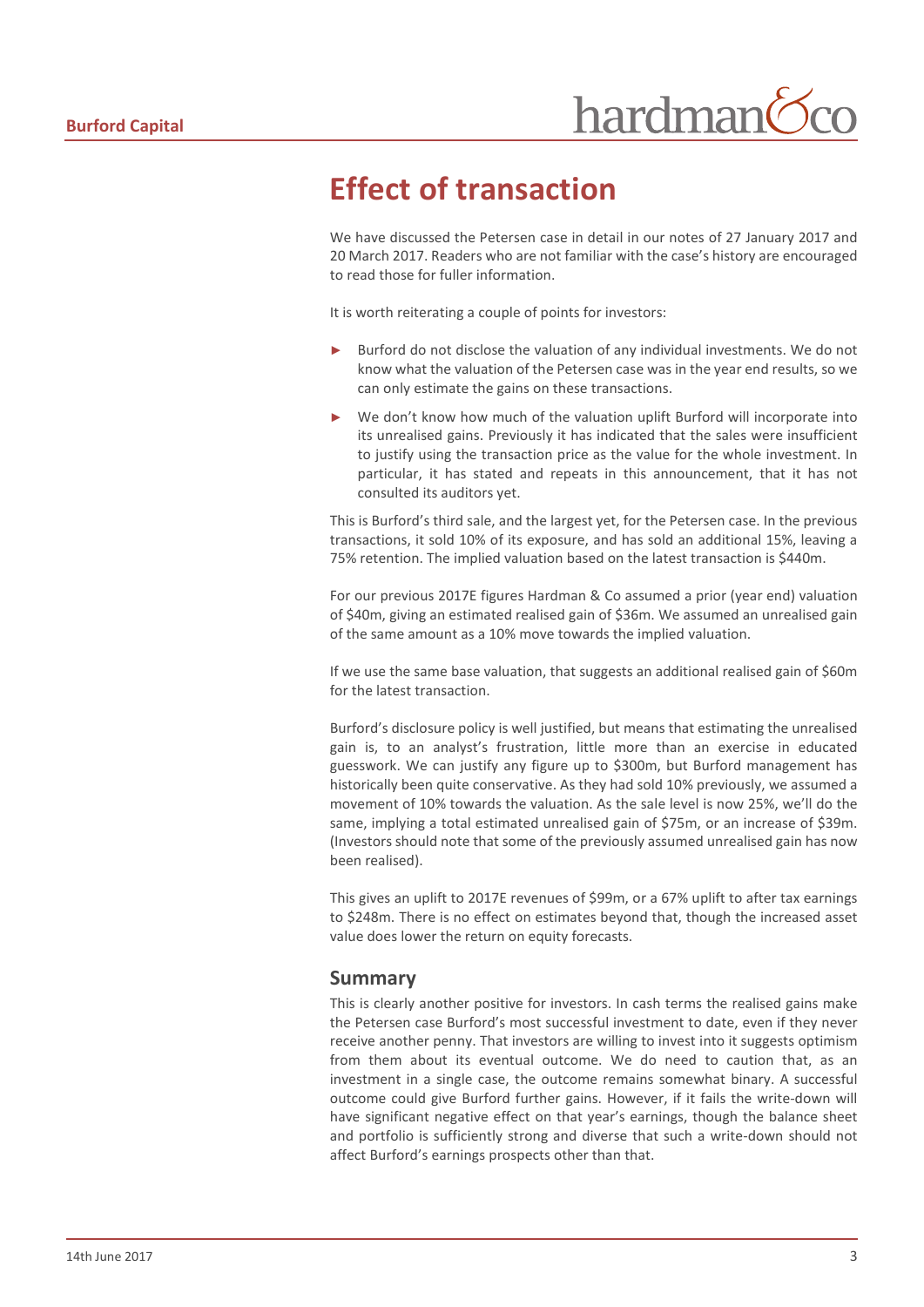## **Financials and Forecast**

We note, as before, that our revenue forecasts largely reflect an expected average based on analysis of Burford's track record. Individual cases are binary in nature and, therefore, impossible to explicitly forecast. Burford has a few large cases, including the Petersen claim, which may have a significant but impossible to forecast impact on the results.

| <b>Summary financials</b>    |        |        |        |         |         |                            |
|------------------------------|--------|--------|--------|---------|---------|----------------------------|
| Year end Dec (\$m)           | 2014   | 2015   | 2016   | 2017E   | 2018E   | 2019E                      |
| Revenue                      | 82.0   | 103.0  | 163.4  | 332.1   | 229.0   | 271.4                      |
| Expenses                     | 21.3   | 25.8   | 39.0   | 52.0    | 60.7    | 70.4                       |
| <b>Operating Profit</b>      | 60.7   | 77.2   | 124.4  | 280.0   | 168.3   | 201.0                      |
| Finance cost                 | 3.7    | 9.3    | 14.1   | 22.9    | 26.9    | 26.9                       |
| <b>Exceptional items</b>     | $-9.7$ | 0.0    | $-5.9$ | 0.0     | 0.0     | 0.0                        |
| Reported pre-tax             | 47.3   | 67.9   | 104.1  | 256.8   | 141.1   | 173.8                      |
| Reported taxation            | $-0.7$ | $-2.2$ | 4.8    | $-8.8$  | $-4.9$  | $-5.9$                     |
| <b>Minorities</b>            | 1.2    | 1.2    | 0.6    | 0.0     | 0.0     | 0.0                        |
| <b>Underlying net income</b> | 53.0   | 64.5   | 114.2  | 248.0   | 136.2   | 167.9                      |
| Statutory net income         | 45.4   | 64.5   | 108.3  | 248.0   | 136.2   | 167.9                      |
| Underlying Basic EPS (\$)    | 0.26   | 0.32   | 0.56   | 1.19    | 0.65    | 0.81                       |
| Statutory Basic EPS (\$)     | 0.22   | 0.32   | 0.53   | 1.19    | 0.65    | 0.81                       |
| Dividend (\$)                | 0.07   | 0.08   | 0.09   | 0.11    | 0.12    | 0.14                       |
|                              |        |        |        |         |         |                            |
| <b>Balance sheet</b>         |        |        |        |         |         |                            |
| Total equity                 | 382.7  | 433.1  | 462.2  | 654.8   | 790.9   | 958.8                      |
| <b>Invested Capital</b>      | 207.5  | 252.9  | 394.3  | 621.6   | 750.8   | 906.3                      |
| <b>Fair Value Balance</b>    | 266.8  | 334.2  | 559.7  | 932.7   | 1,169.3 | 1,451.3                    |
| <b>Total Assets</b>          | 533.2  | 608.7  | 826.4  | 1,259.5 | 1,395.7 | 1,563.6                    |
|                              |        |        |        |         |         |                            |
| NAV Per share (\$)           | 1.87   | 2.12   | 2.22   | 3.14    | 3.80    | 4.60                       |
| <b>Return on Equity</b>      | 12.4%  | 15.8%  | 21.0%  | 35.8%   | 15.9%   | 16.6%<br>$C_A$ $A_A$ $D_B$ |

*Source: Hardman & Co, £1=\$1.27*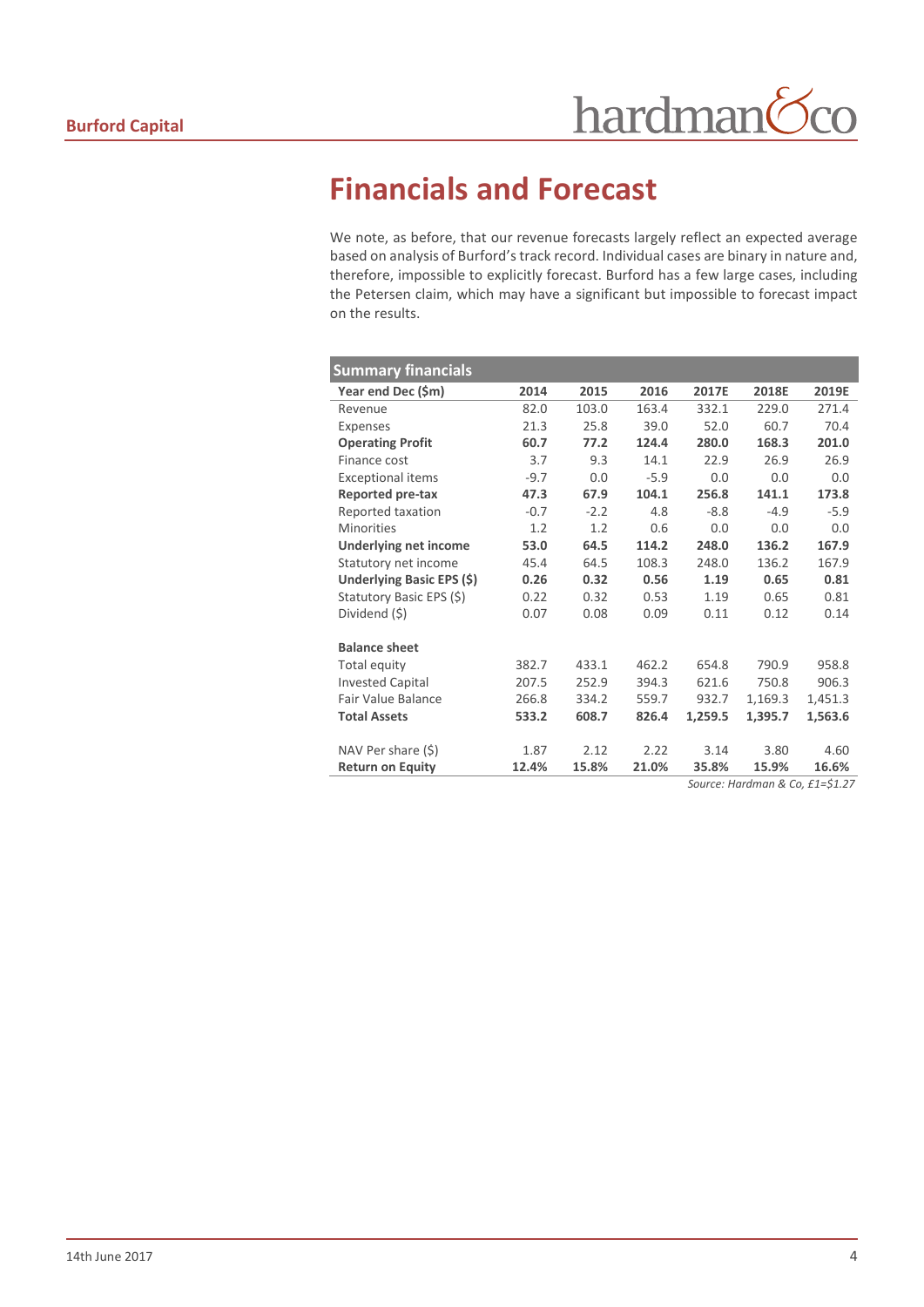## **Burford Capital**



## **Disclaimer**

*Hardman & Co provides professional independent research services. Whilst every reasonable effort has been made to ensure that the information in the research is correct, this cannot be guaranteed.*

*The research reflects the objective views of the analysts named on the front page. However, the companies or funds covered in this research may pay us a fee, commission or other remuneration in order for this research to be made available. A full list of companies or funds that have paid us for coverage within the past 12 months can be viewed a[t http://www.hardmanandco.com/](http://www.hardmanandco.com/)*

*Hardman & Co has a personal dealing policy which debars staff and consultants from dealing in shares, bonds or other related instruments of companies which pay Hardman for any services, including research. They may be allowed to hold such securities if they were owned prior to joining Hardman or if they were held before the company appointed Hardman. In such cases sales will only be allowed in limited circumstances, generally in the two weeks following publication of figures.* 

Hardman & Co does not buy or sell shares, either for its own account or for other parties and neither does it undertake investment business. We may provide *investment banking services to corporate clients.* 

*Hardman & Co does not make recommendations. Accordingly, we do not publish records of our past recommendations. Where a Fair Value price is given in a*  research note this is the theoretical result of a study of a range of possible outcomes, and not a forecast of a likely share price. Hardman & Co may publish further *notes on these securities/companies but has no scheduled commitment and may cease to follow these securities/companies without notice.*

*Nothing in this report should be construed as an offer, or the solicitation of an offer, to buy or sell securities by us.*

*This information is not tailored to your individual situation and the investment(s) covered may not be suitable for you. You should not make any investment decision without consulting a fully qualified financial adviser.*

*This report may not be reproduced in whole or in part without prior permission from Hardman &Co.*

*Hardman Research Ltd, trading as Hardman & Co, is an appointed representative of Capital Markets Strategy Ltd and is authorised and regulated by the Financial Conduct Authority (FCA) under registration number 600843. Hardman Research Ltd is registered at Companies House with number 8256259. However, the information in this research report is not FCA regulated because it does not constitute investment advice (as defined in the Financial Services and Markets Act 2000) and is provided for general information only.*

*Hardman & Co Research Limited (trading as Hardman & Co) 35 New Broad Street London EC2M 1NH T +44 (0) 207 194 7622*

*Follow us on Twitter @HardmanandCo (Disclaimer Version 2 – Effective from March 2017)*